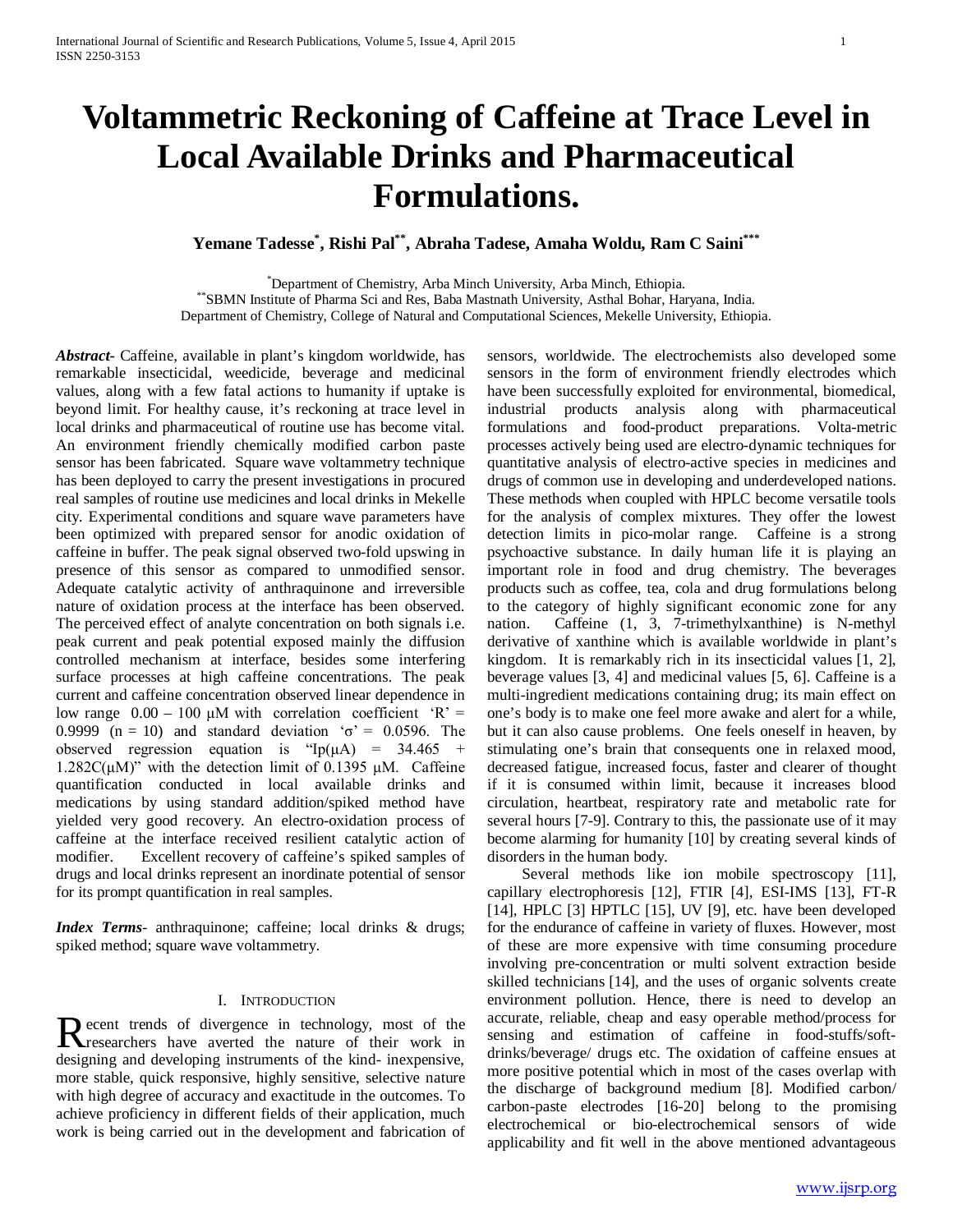criteria, over all other carbon/ metal electrodes [21]. The present study is an extension of our earlier work [22], in this standard addition method have been employed using AMCPE for sensing and reckoning of caffeine at trace level in local available drinks and pharmaceutical formulations applying square wave voltammetry technique.

#### II. MATERIALS AND METHODS

 **Apparatus:** Electrochemical measurements were accomplished with a BASCV-50W electrochemical analyzer (Bio analytical system Inc., USA) using conventional three electrode cell with unmodified/ anthraquinone modified carbon paste electrode (AMCPE) as working, silver-silver chloride as reference and platinum wire as auxiliary electrode, respectively. All pH values were restrained with bench microprocessor pH meter (HANNA Instruments, Italy) calibrated with standard buffer solutions of pH 4.01 and pH 7.01. The temperature of all investigations persisted to  $25^{\circ}$ C with an accuracy of  $\pm 0.2^{\circ}$ C.

 **Reagents:** Caffeine (anhydrous, 98.9% HPLC grade) was obtained from Addis Pharmaceuticals Factory (APF), Ethiopia. Anthraquinone (LOBA, India), paraffin oil and hydrochloric acid (Nice, India), graphite powder and  $HCIO<sub>4</sub>$  (BDH, England), Sodium hydroxide (Scharlau, Spain) were used in present examinations. All chemicals were of analytical grade and utilized without further purification. Stock solution of 1.0 mM caffeine was prepared in 0.1 M HClO4 solution of pH 0.56. Working standard solutions of lower concentration were prepared by dilution method using the supporting electrolyte. Aqueous solutions of 0.1 M NaOH and 0.1 M HCl were utilized for adjusting the pH of the working solution. Aqueous solutions were prepared using double distilled water.

**Samples procurement**: In order to examine quantitatively the amount of caffeine in real samples, the procured pharmaceutical preparations were Paramol-c (Franklin laboratories, India), Nicip cold and Nocold (Cipla Ltd., India) whereas the local available drinks as tea bags, cola- and metabeer beverages has been purchased from the Mekelle market.

 **Preparation of electrode**: The unmodified carbon paste electrode (UCPE) and Anthraquinone modified carbon paste electrode (AMCPE) have been prepared as described in our earlier communication [22]. The surface of each fabricated sensor was then polished on a clean paper before being used in the electrochemical cell.

 **Real sample analysis**: The developed electrode was employed for the determination of caffeine in three commercially available caffeine induced tablets and their solutions were prepared as described earlier [22]. Tea-bag weighing 2.0 gm tea sample, suspended in 100 ml boiling water for three minute, the resulting tea solution formed by infusion. Four ml of tea solution further diluted to 100 ml; thirty percent solution of cola beverage [6] and the same dilution for meta-beer beverage sample was obtained by direct dilution (v/v). The caffeine contents present in these studied samplings were carried out by deploying the standard addition method.

#### III. RESULTS AND DISCUSSION

 **Electrochemical behavior of caffeine**: Square wave voltammetry (SWV) because of its fast workability, high sensitivity and excellent background separation was used to investigate the electrochemical behavior of caffeine using the present sensor. The influence of modifier has been clearly demonstrated through Figure 1, in which square wave voltammograms are obtained for 1.0 mM solution of caffeine in  $0.1$  M HClO<sub>4</sub> as supporting electrolyte of pH 0.56 at (a) UCPE and (b) AMCPE. The observed electrochemical performance of unmodified sensor from this figure revealed us that there is one broad but poor signal at about 1.65 V vs. Ag/AgCl.



# **Figure 1**: **Square wave voltammogram of 1.0 mM of caffeine at (a) UCPE (b) AMCPE in 0.1 M HClO4 (pH 0.56); at SWV frequency 85Hz; pulse amplitud 50 mV, and step potential 6 mV.**

 On the other hand, under the same experimental conditions there is a clear and sharp signal at about 1.50 V when performed through modified sensor. On using prepared electrochemical sensor, there is a drift of peak potential  $(E_p)$  from 1.65V to 1.51V, accompanied by approximately two fold enhancements in magnitude of peak current  $(I_p)$  i.e. from 6.0x10<sup>-5</sup>A to 1.22x10<sup>-4</sup>A. The observed rise of Ip might be due to increase in number of caffeine cations in strong acidic buffer in presence of modifier in AMCPE. The decrease of nearly 0.14V in the over voltage is quite comparable with values reported earlier [20] for electrocatalytic oxidation of caffeine at the surface of modified electrodes. These are unblemished evidences for the catalytic activity of the modified sensor toward the oxidation of caffeine. Non-appearance of signal in the reverse scans of cyclic voltammograms, reflect prevailing irreversible electrochemical oxidation route at the interface [22].

 **Choice of supporting electrolyte and pH**: Supporting electrolyte and its pH play vital role to maintain sensitivity of the method in use. The selection of perchloric acid as proper supporting electrolyte for present investigations, has been made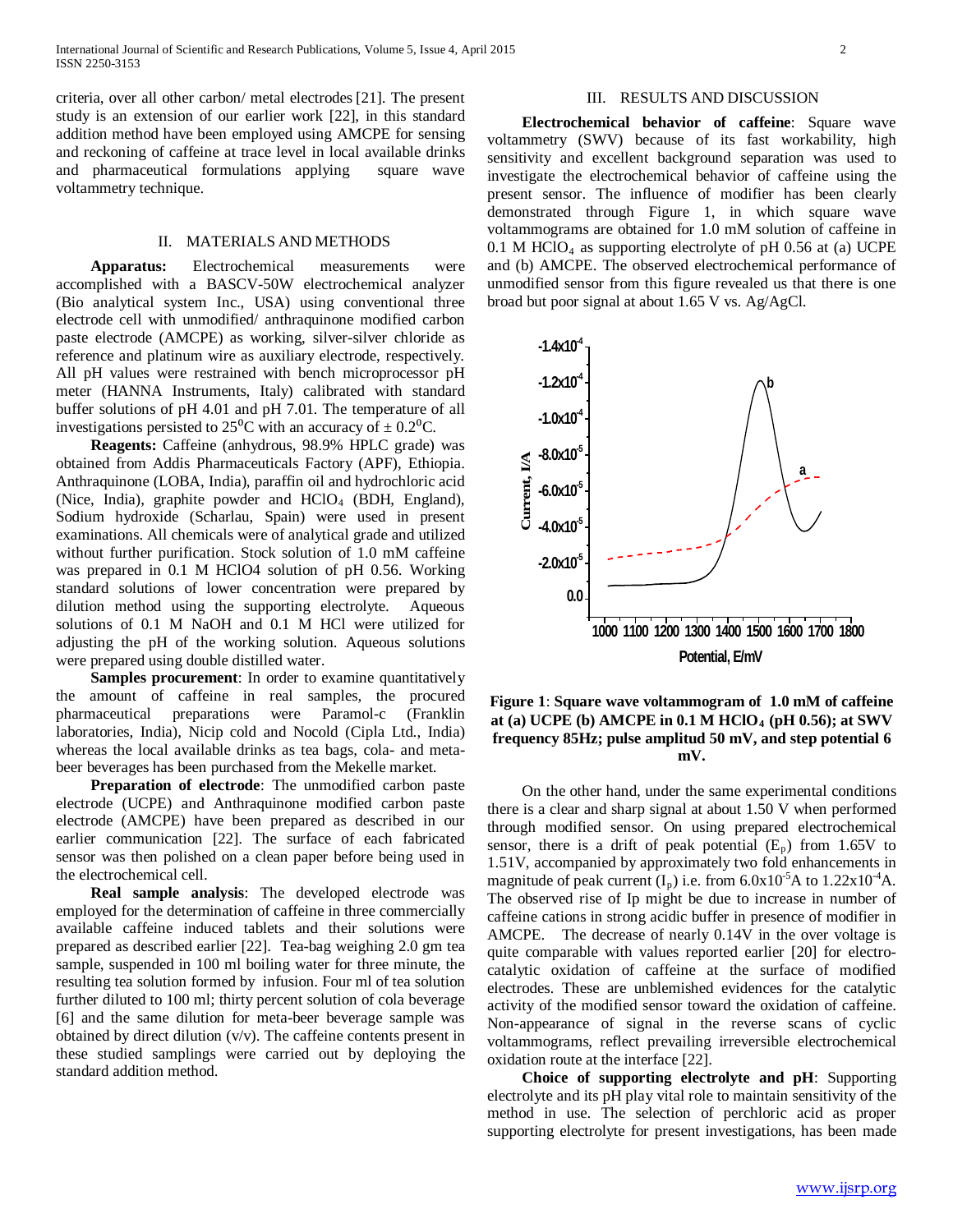out of acetate buffer, phosphate buffer, perchloric acid and phosphoric acid because of its best electro-analytical signal i.e. peak current intensity and shape of voltammogram, elsewhere [22]. The current signals observed for caffeine were pH dependent and pH 0.56 chosen as a suitable working medium for further investigation.

 **Optimization of swv parameters:** Striping potentiometric techniques are more sensitive voltammetric technique as compared to that of cyclic voltammetry to examine the dependence of signal current with caffeine concentration. In operating these techniques, procedure involves the proper optimization of the experimental parameters such as pulse amplitude, square wave frequency, and step potential which affect the magnitude of reduction/oxidation peak current along with the shape of voltammogram.

 **Choice of pulse amplitude**: The applied amplitude of the square wave pulse which mainly determines the sensitivity of the technique is an important parameter that has a strong impact on the observed value of peak- current. Figure 2 demonstrate the square wave voltammogram of 1.0 mM caffeine in  $0.1M$  HClO<sub>4</sub> of pH 0.56 using AMCPE at swv frequency 85 Hz; step potential 6 mV and pulse amplitude of 10, 20, 30, 40, 50, 60 and 70 mV. It is evident from this figure that there is sharp rise in magnitude of oxidation peak current at approximately 1.52V of oxidation peak potential corresponding to increase in the pulse amplitude in studied range. Observed rise in  $I_p$  values may be due to upswing in activation effect of current carrier's upto certain limit of applied pulse potential. On and beyond 60 mV, the  $I_p$  behavior deviates from its linearity as in figure 3, which may be substantiated to the fact that at higher pulse amplitude the rate of oxidation of caffeine may decreased.



**Figure 2: Square wave voltammogram of 1.0 mM caffeine in 0.1M HClO4 of pH 0.56 using AMCPE at frequency 85 Hz; step potential 6 mV and pulse amplitude 10 - 70 mV.**



# **Figure 3: Effects of pulse amplitude on the oxidation peak**  current of 1.0 mM caffeine in  $0.1M$  HClO<sub>4</sub> of pH  $0.56$  using **AMCPE at frequency 85Hz and step potential 6 mV.**

 Figure 3, represent the effects of pulse amplitude on the oxidation peak current of 1.0 mM caffeine in  $0.1M$  HClO<sub>4</sub> of pH 0.56 using AMCPE at frequency 85 Hz and step potential 6 mV. The rate of increase of oxidation peak current is relatively similar with successive rise of 10 mV in pulse amplitude upto 50 mV but after this a decrease in rate was observed. Also, the signal response beyond 50 mV was not as stable as below this magnitude. Therefore, pulse amplitude of 50 mV was selected for further experimentation.

 **Choice of step potential**: The present study deals with the effect of square wave step potential parameter that deals with potential change between the two data points of the experiment, on the shape and observed peak current from the experimental voltammograms. Different magnitudes of step potential in the range of two to twelve were applied to study the oxidation activities of 1.0 mM caffeine solution using the present sensor. Figure 4, represents the effect of step potential on the oxidation peak current of 1.0 mM caffeine in  $0.1M$  HClO<sub>4</sub> of pH  $0.56$ using AMCPE at frequency of 85 Hz; and pulse amplitude of 50 mV.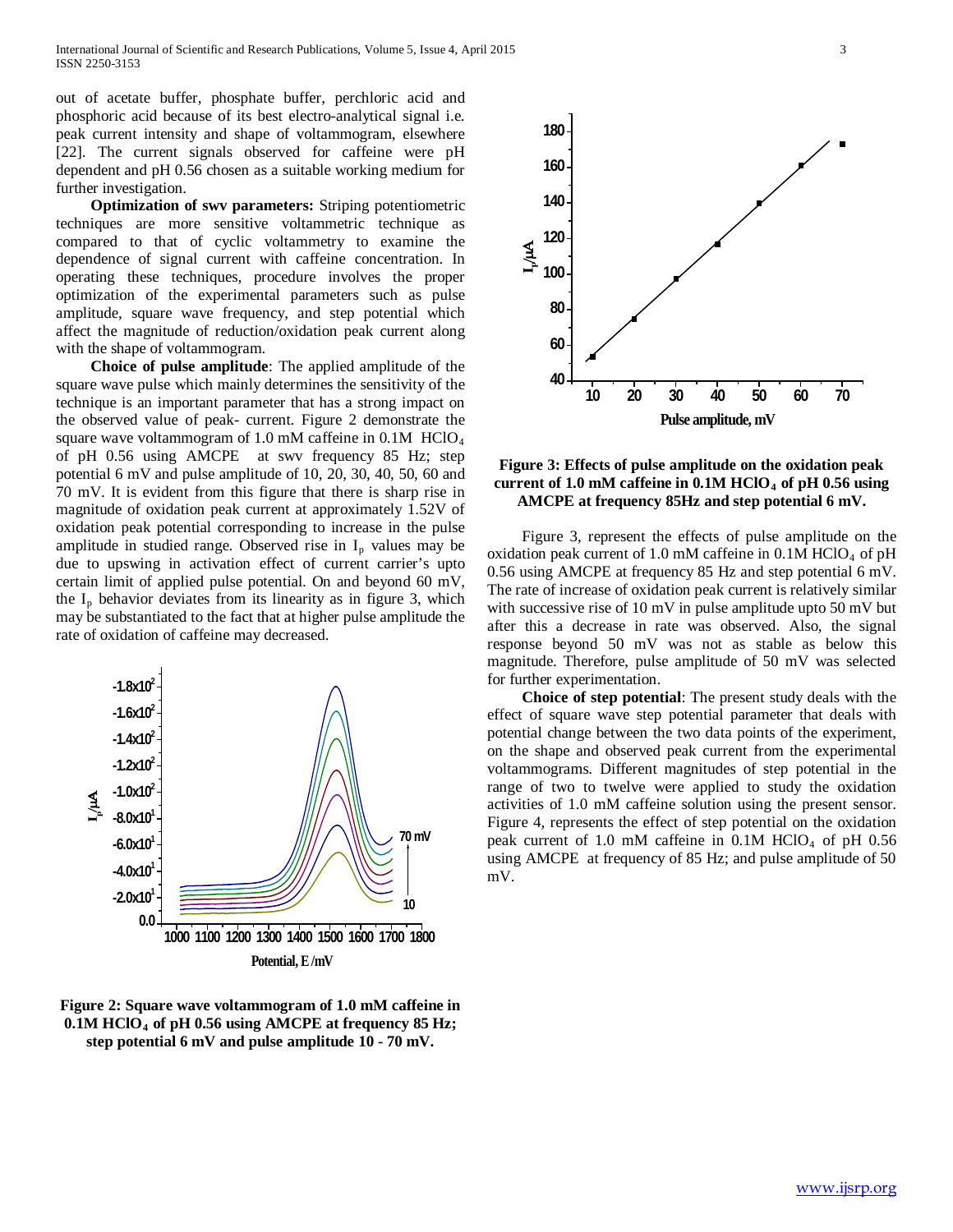

## **Figure 4: The effect of step potential on the oxidation peak**  current of 1.0 mM caffeine in  $0.1M$  HClO<sub>4</sub> of pH  $0.56$  using **AMCPE at frequency of 85Hz and pulse amplitude of 50 mV.**

 The observed oxidation peak current behavior at two extreme step potential i.e. 2 mV and 12 mV, has shown a slight deviation from the linearity. Hence, the mid value of applied step potential i.e. 6.0 mV was chosen optimal for conducting the subsequent experiment.

 **Effect of square wave frequency**: In this optimization process pulse amplitude and step potential were kept constant and square wave frequency varied between 10 –105 Hz. The resulting voltammograms presented in figure 5A.







**Figure 5B: Plot of Ep vs log(frequency) of 1.0 mM caffeine in 0.1M HClO4 of pH 0.56 using AMCPE at step potential 6 mV and pulse amplitude 25 mV**

process \$520 is presett5301 in Figure 5B. An equation exploited by Jana et. al.  $Ep = 0.5b \log V = 0.9979$  ... (*I*) **Equal for a coneplate in 411 + 57.21 log with Highly diffusion controlled**  It was perceived from this figure that with increase of square wave frequency parameter, the magnitude of both, anodic peak potential and anodic peak current observe positive shift in their values. This observation could expose partial adsorption of caffeine on sensor's surface where catalytic action of anthraquinone contributes to its anodic oxidation. Similar characteristics of caffeine have been reported elsewhere using differential pulse voltammetry at MWCNT-Nafion/ GCE interface [23]. Using data from figure 5A, a plot presenting the variation of peak potential as a function of logarithmic frequency

versus square wave frequency. current of  $1480$ <sub>10</sub> mM caffeine in 0.1M HClO<sub>4</sub> of pH 0.56 using interface. This fact has also been identified and cited in literature gradient  $f_5$  from the plot and the slope from equation (I) on 1510 **Example 12**<br>
gradent<sub>15</sub> from the plot and the slope from equation (I) on<br>
comparing, provide b=114.42 mV/Hz. This suggests the equal<br>
partition of electrons and protons in oxidation of caffeine at In this equation 'b' represent the tafel slope. The potential partleipation of electrons and protons in oxidation of caffeine at  $[21, 22]$ <sub>1480</sub> Figure 6 represents variation of the oxidation peak AMCPE at step potential 6.0 mV and pulse amplitude 25.0 mV

$$
\begin{array}{c|ccccc}\n1460 & 1.0 & 1.2 & 1.4 & 1.6 & 1.8 & 2.0 & 2.2 \\
\hline\n& 1.0 & 1.2 & 1.4 & 1.6 & 1.8 & 2.0 & 2.2\n\end{array}
$$

**Fig. 5B: Plot of Ep vs log(frequency) of 1.0 mM caffeine in 0.1M HClO4 of pH 0.56 using AMCPE at step potential 6 mV and pulse amplitude 25 mV**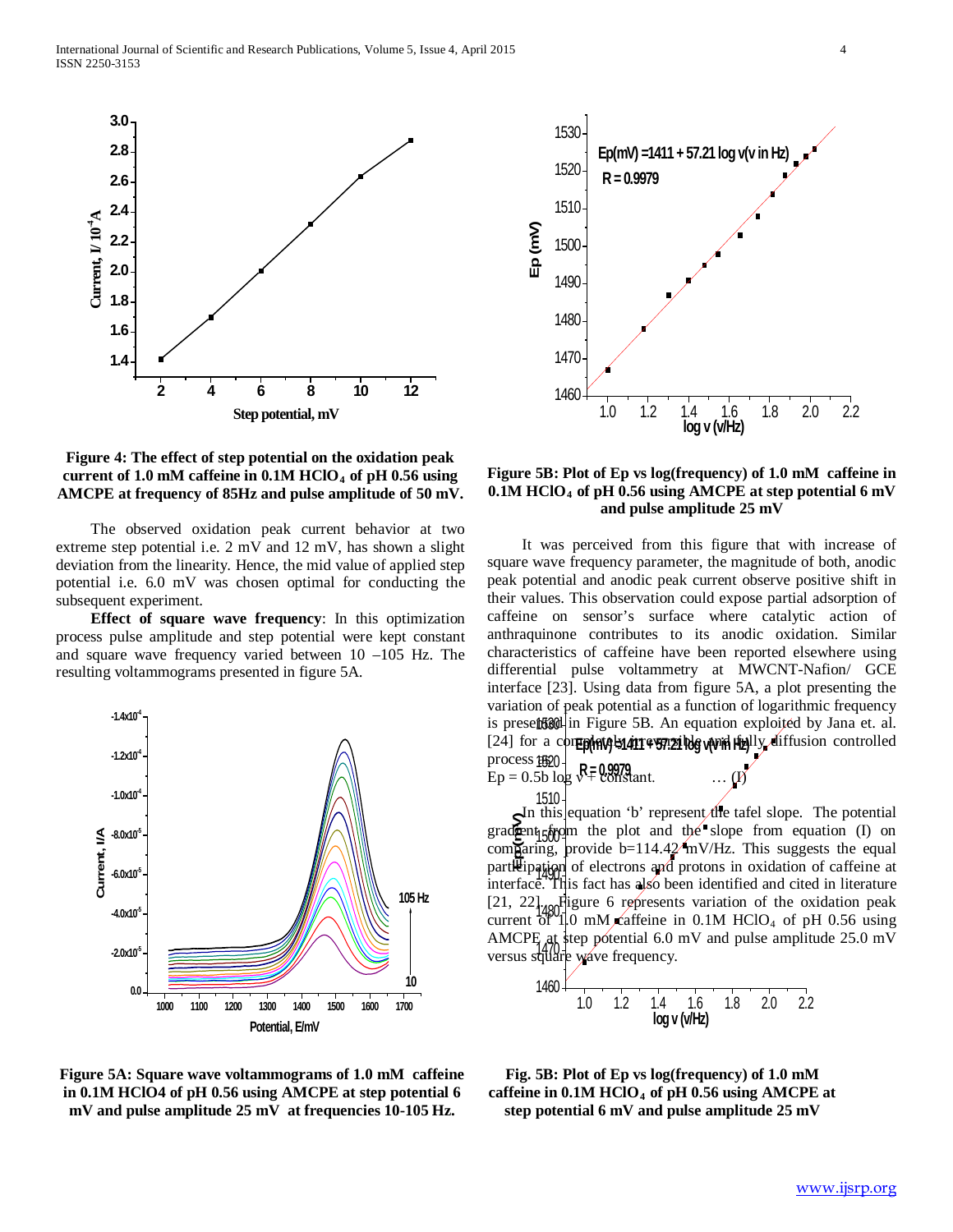

# **Figure 6: Variation of the peak current of 1.0 mM caffeine in 0.1M HClO4 of pH 0.56 using AMCPE at step potential 6 mV and pulse amplitude 25 mV vs square wave frequency.**

 It is evident from this figure that there is almost linear rise in response signals up to 85.0 Hz, but beyond it, response is nonreproducible and underway to smooth out. Hence, 85.0 Hz was chosen for subsequent analytical application. The worth of square root of frequency on the oxidation peak current of 1.0 mM caffeine in  $0.1M$  HClO<sub>4</sub> of pH 0.56 using AMCPE at step potential 6.0 mV and pulse amplitude 25.0 mV when frequency vary from 10.0 - 105.0 Hz is linear as in figure 7, with a correlation coefficient of 0.9989.



# **Figure 7: Effects of square root of frequency on the oxidation peak current of 1.0 mM caffeine in 0.1M HClO4 of pH 0.56, using AMCPE at step potential 6.0 mV and pulse amplitude 25.0 mV when frequency vary from 10.0 - 105.0 Hz.**

 This, also, is another esteemed evidence to convey that the anodic oxidation process at the interface is diffusion controlled. This fact gained a decent sport from our earlier cyclic voltametric studies (22) and the work of Goyal et.al [6]. The square wave

frequency together with the step potential defines the effective scan rate under given conditions. Hence, rise in either frequency or step potential results an increase in the effective scan rate. The optimized square wave parameters for present studies are given in Table-1.

| Sr | <b>Parameters</b>     | <b>Studied</b> | Optimum         |  |
|----|-----------------------|----------------|-----------------|--|
| No |                       | range          | value           |  |
|    | Pulse amplitude       | $10-70$ mV     | $50 \text{ mV}$ |  |
| ി  | Square wave frequency | $10-105$ Hz    | 85 Hz           |  |
| 3  | Step potential        | $02 - 12$ mV   | $06 \text{ mV}$ |  |

**Table 1: Optimized swv parameters of 1.0 mM caffeine solution in 0.1M HClO4 of pH 0.56 at AMCPE.**

 **Effect of caffeine concentration**: The impact of caffeine concentration on the anodic oxidation behavior at interface of the sensor and analyte has been observed in terms of peak current using square wave voltammograms at individual concentration and the magnitude of their peak-current has been plotted against its concentration  $(0.00 \mu M - 1.00 \mu M)$  and presented as in figure 8.



## **Figure 8: Plot of peak current (Inset: peak potential) vs caffeine concentration (0.00 -1.00 mM), using AMCPE in 0.1 M HClO4 (pH 0.56) at optimized parameters.**

 This figure consists of two linear segments of Ip gradients with concentration as 1.282 and 0.097μA/μM. This revealed that there is a sharp increase in the magnitude of peak current at lower caffeine concentration range (0.00-100 μM) but relatively poor upswing in the peak currents at higher concentration range (100  $\mu$ M- 1.00 mM). This could be due to the problematic interference by developing its more oxidation products at its high concentrations. Similar reports regarding electrochemical behavior of caffeine at MWCNT-nafion modified sensor using DPSV were presented by Zhang et.al [23]. On the other hand, the peak potential magnitude from the observed behavior when plotted as a function of concentration (inset: figure 8); provide some valuable information's regarding anodic oxidation behavior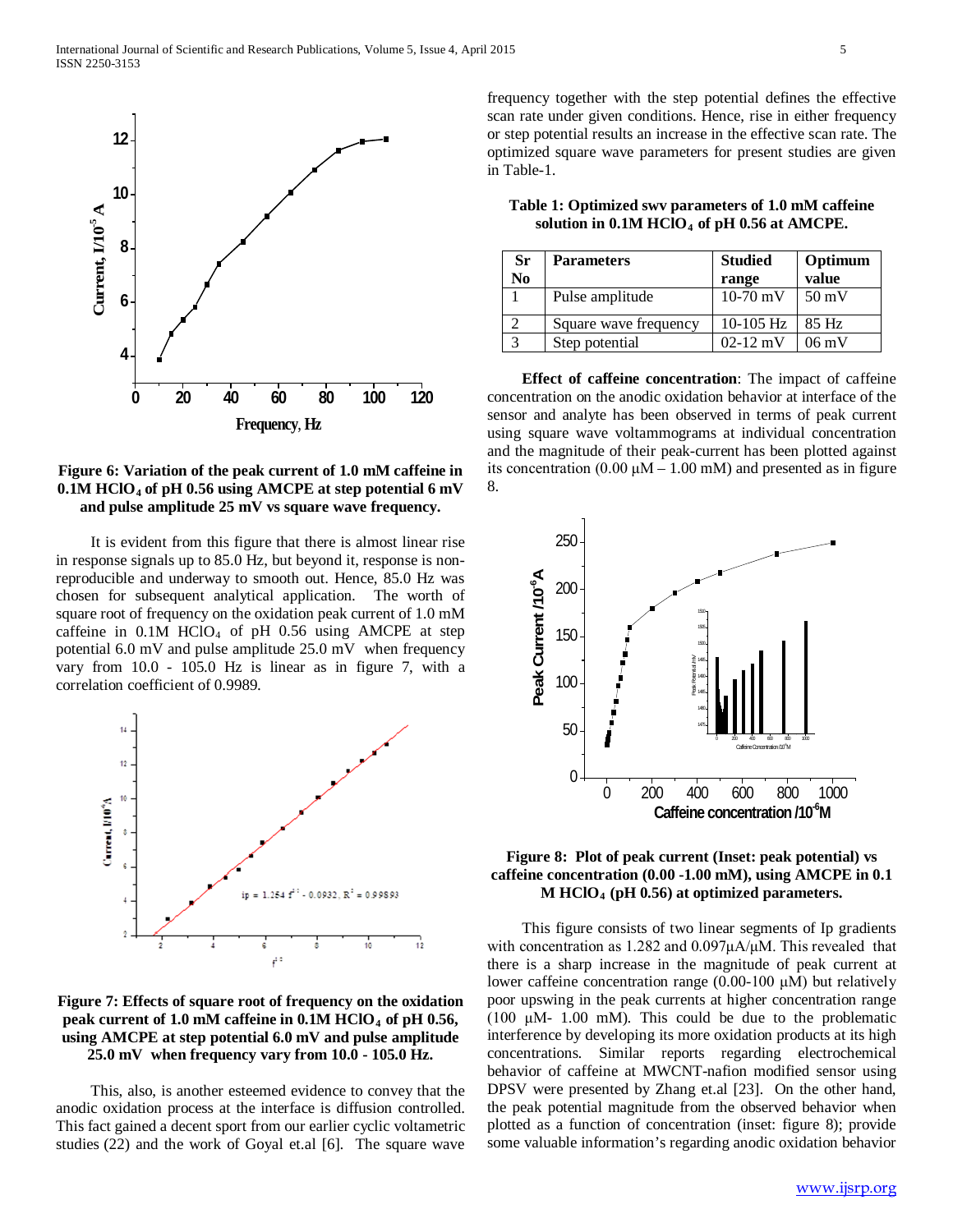at the interface in the present study. There is sharp fall in peak potential at faster negative rate which confirm sturdily a pure diffusion controlled anodic oxidation process at the interface in caffeine solutions of lower concentration. On the other side, relatively poor enhancement in magnitude of peak potential observed at higher concentrations. This peculiar observation of decrease in sensitivity (slope) of the second segment of current versus concentration of caffeine, may be due to some kinetic limitations that may arise to some extant through some surface processes which might be expected to encounter during the diffusion controlled process at the interface, resulting slower rate of diffusion of current carriers with increasing concentration of caffeine in cell solution:-

- i) its tendency to get adsorbed in mono/ multi layers on the electrode surface;
- ii) the oxidation products of caffeine or their intermediates may cover some portion of electrode;
- iii) catalytic action of the modifier in sensor; and
- iv) the development of electrochemical interactions among caffeine, its oxidation products and the current carriers across the interface.

 **Calibration curve for caffeine**: In order to set-up the practical performance for quantitative estimation of caffeine in local available drugs and drinks of day-to-day use for the welfare of humanity, the observed electro-analytical behavior of caffeine has been presented by making a plot between the magnitude of oxidation peak current (μA) and concentration of caffeine (μM) over a range of 0.00 – 100 μM functional concentrations during present investigations at optimized parameters. This provides support to our earlier finding [22] regarding the non-adsorptive behavior of caffeine at the interface. Figure 9, represents the calibration curve of caffeine that follows its application in the present investigations.



**Figure 9: Plot between peak currents and caffeine concentrations (0.00 μM - 100 μM) and (Inset: 0.10 – 1.00 mM) using AMCPE in 0.1 M HClO4 (pH 0.56) at optimized parameters.**

 At low caffeine concentrations, the linear regression equation obtained is given as

$$
Ip (\mu A) = 34.465 + 1.282C (\mu M) \qquad \qquad \dots (II)
$$

 The correlation coefficient and the standard deviation obtained for standard calibration plot, are 0.9999 and 0.0596 respectively.

At higher studied concentrations i.e. from 100 μM to 1.00 mM, enormous deviation from calibration curve and slight disparities with its own linearity have been pronounced. A desperate view of these observations further performs another linear responsive behavior with lower magnitude of slope, as evidenced by inset of figure 9, whose linear regression equation with correlation coefficient 'R' =  $0.9856$  is

 $Ip \ (\mu A) = 163.53 + 0.097C \ (\mu M)$  … (III)

 The slope of regression (II) is nearly 13 times greater than that of regression (III) which is a direct reflectance towards a poorer flow of current in the irreversible oxidation of caffeine with increasing caffeine concentrations in solution across the interface. On application of reported formula in  $[25]$ , LOD = 3S/m, in which 'S' represents standard deviation of the blank and 'm' denote the slope of calibration curve from equation (II), the limit of detection of caffeine has been found  $1.39\times10^{-7}$  M (n = 10).

 **Quantitative treatment**: The results of investigations regarding recovery of caffeine, in some pharmaceutical tablets of routine use by the folk's, using cyclic voltammetric technique reported earlier [22]. But, for validation of performance of developed sensor and its application in local drinks to see and quantify caffeine at trace level, the recovery experiments were performed by using standard caffeine spiked samples in this study. The presence of matrix in medications and related contents in local drinks remain nearly ineffective interferers. Furthermore, the studies on pharmaceutical formulations has reinvigorated us to perceive and compute the caffeine contents in the samples of beverage being used by humankind in general and the population of Mekelle city in Tigrey region of Ethiopia, in particular, using present technique. The results of electrochemical studies on the drugs and drinks are reported in Table-2.

| <b>Sr</b><br>No | <b>Sample</b> | N <sub>0</sub>   | <b>Spiked</b><br>Conc.<br>$(\mu M)$ | <b>Perceived</b><br>Conc. $(\mu M)a$ | $\frac{0}{0}$<br><b>Recov</b><br>ery |
|-----------------|---------------|------------------|-------------------------------------|--------------------------------------|--------------------------------------|
| 1               | No cold       | 1                | 00.0                                | 04.28 ( $\pm$ 0.23)                  |                                      |
|                 |               | . .<br>ÎÎ.       | 10.0                                | $14.02 (\pm 0.14)$                   | 97.40                                |
|                 |               | $\overline{iii}$ | 20.0                                | 24.21 ( $\pm$ 0.39)                  | 99.71                                |
|                 |               | iv               | 30.0                                | 34.34 $(\pm 0.26)$                   | 100.20                               |
| 2               | Nicip cold    | Ť                | 00.0                                | 04.84 ( $\pm$ 0.67)                  |                                      |
|                 |               | . .<br>ÎÎ.       | 10.0                                | $15.02 (\pm 0.32)$                   | 101.21                               |
|                 |               | .<br>111         | 20.0                                | 24.05 ( $\pm$ 0.21)                  | 96.05                                |
|                 |               | 1V               | 40.0                                | 64.13 ( $\pm$ 0.32)                  | 98.82                                |
| 3               | Paramol-c     | 1                | 00.0                                | 04.91 $(\pm 0.18)$                   |                                      |

**Table 2: Recovery results of caffeine from spiked/ non-spiked solutions of pharmaceutical tablets and local drinks under optimized conditions at AMCPE.**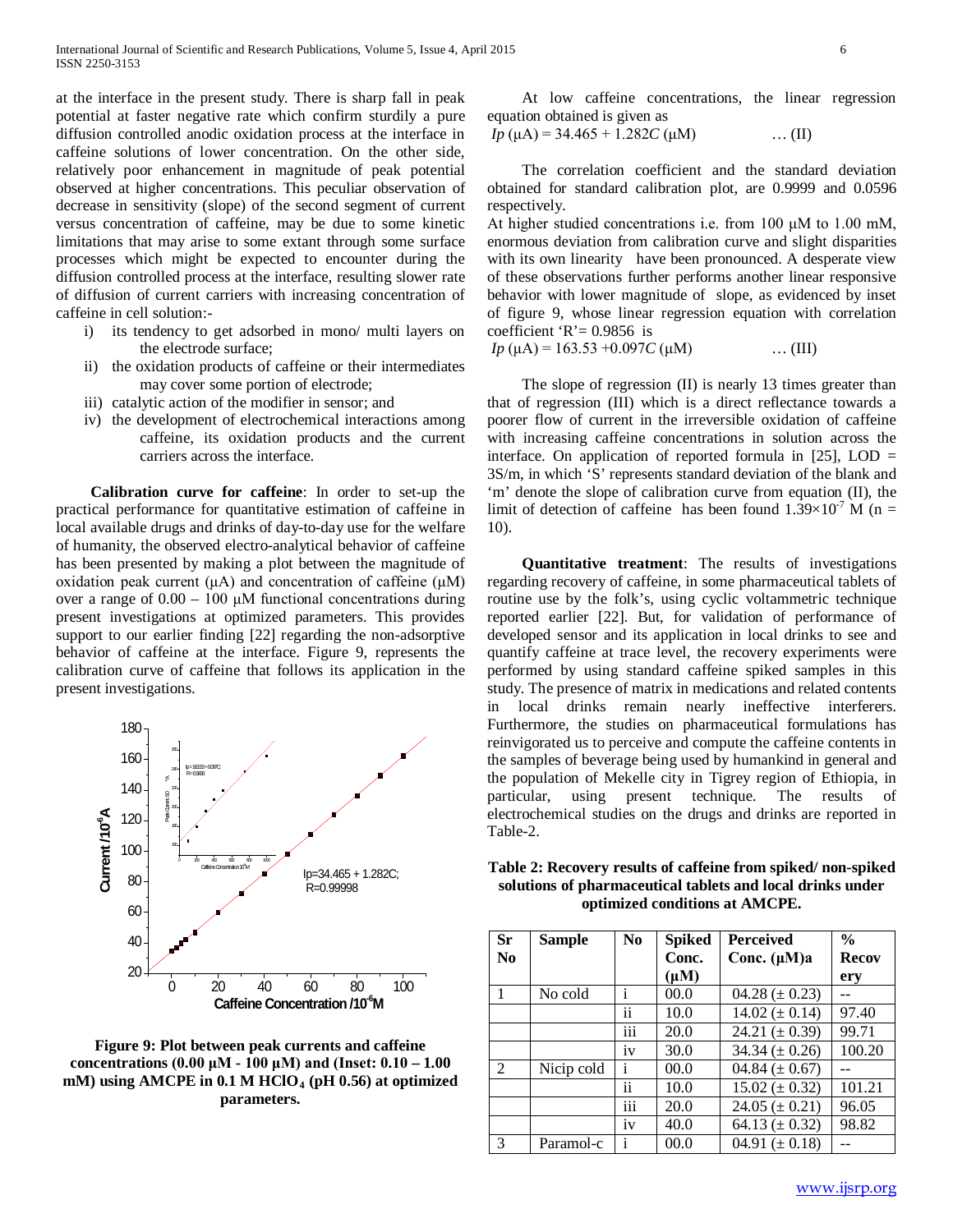International Journal of Scientific and Research Publications, Volume 5, Issue 4, April 2015 7 ISSN 2250-3153

|   |           | . .<br>ÎÎ.       | 20.0 | $25.02 (\pm 0.09)$   | 100.40 |
|---|-----------|------------------|------|----------------------|--------|
|   |           | .<br>111         | 40.0 | 43.02 ( $\pm$ 0.28)  | 95.27  |
|   |           | 1V               | 60.0 | 63.94 ( $\pm$ 0.49)  | 98.46  |
| 4 | Tea       | Ť                | 00.0 | 88.64 ( $\pm$ 0.42)  |        |
|   |           | ii               | 10.0 | $98.30 \ (\pm 0.15)$ | 99.65  |
|   |           | iii              | 20.0 | $108.76(\pm 0.69)$   | 100.11 |
|   |           | iv               | 40.0 | $128.00(\pm 0.34)$   | 99.51  |
| 5 | Cola      | $\mathbf{i}$     | 00.0 | 72.23 ( $\pm$ 0.32)  |        |
|   |           | ii               | 10.0 | 82.80 ( $\pm$ 0.54)  | 100.69 |
|   |           | $\overline{iii}$ | 20.0 | $92.00 (\pm 0.22)$   | 99.75  |
|   |           | iv               | 40.0 | $108.50(\pm 0.40)$   | 96.68  |
| 6 | Meta-beer | $\mathbf{i}$     | 00.0 | $00.00 (\pm 0.00)$   |        |
|   |           | ii               | 10.0 | $10.02 (\pm 0.19)$   | 102.20 |
|   |           | .<br>111         | 20.0 | 19.87 $(\pm 0.52)$   | 99.35  |
|   |           | 1V               | 40.0 | 37.42 $(\pm 0.27)$   | 93.80  |

 $\mathbf{a}'$  Mean value  $\pm$  standard deviation (n = 5).

 The recovery of caffeine pertains within the range 93.80% – 102.20% in the studied samples. This indicates that the developed method is truthful, easy achievable and also unpretentious by the sample matrix present along with caffeine in medications when the sensor is in use. The repeatability and the stability of the fabricated electrode have already been reported elsewhere [22]. Hence, it can be suggest that AMCPE has an inordinate potential for the determination of caffeine in real samples of drugs and drinks.

 **Comparison with other methods:** The comparison of the results of some notable recent research groups to that with present one, regarding voltammetric determination of caffeine has been précised in Table-3 along with their conducted concentration's linear range. The table revealed that the newly established electrochemical sensor provides a comparable analytical performance and lower detection limit than most of the reported electrodes [17, 24-28].

**Table 3: Comparison of the results of present study with earlier reported, for voltammetric determination of caffeine in real samples***.*

| S           | <b>Electro</b> | <b>Appli</b> | <b>Studied</b>        | <b>LOD</b>                    | Refe |
|-------------|----------------|--------------|-----------------------|-------------------------------|------|
| r.          | chemical       | ed           | linear                | (mol/                         | renc |
| $\mathbf N$ | sensor used    | Tech         | range                 | L)                            | e    |
| 0.          |                | nique        | (mol/L)               |                               |      |
| 1           | <b>BQMCPE</b>  | <b>SWV</b>   | $-0.0 -$              | 3.0                           | 26   |
|             |                |              | $0.5 \times 10^{-3}$  | $\times 10^{-7}$              |      |
| 2           | <b>GPE</b>     | SWS          | $0.0 -$               | 4.74x                         | 30   |
|             |                | V            | $2.58 \times 10^{-3}$ | $10^{-5}$                     |      |
| 3           | Nafion-        | SWV          | $5.0\times10^{-6}$    | $2.0 \times$                  | 29   |
|             | ruthenium      |              | $2.0\times10^{-4}$    | $10^{-6}$                     |      |
|             | oxide/ GCE     |              |                       |                               |      |
| 4           | Nafion/MWC     | <b>DPV</b>   | $6.0\times10^{-7}$ -  | $2.3\times1$                  | 28   |
|             | NT/GCE         |              | $4.0\times10^{-4}$    | $0^{-7}$                      |      |
| 5           | Nafion/GO/G    | <b>DPV</b>   | $4.0\times10^{-8}$    | $2.0\times1$                  | 27   |
|             | CE             |              | $8.0\times10^{-5}$    | $0^{-7}$                      |      |
| 6           | <b>CF-UME</b>  | <b>FSCV</b>  | $0.1 - 1.0 x$         | 3.33x                         | 17   |
|             |                |              | $10^{-4}$             | $10^{-6}$                     |      |
| 7           | <b>AQMCPE</b>  | SWV          | $0.00 - 1.00$         | 1.395                         | this |
|             |                |              | $x\ 10^{-6}$          | $\mathrm{x}$ 10 <sup>-7</sup> | work |

 Moreover, the AMCPE offers simple preparation, easy handling and low cost compared with other electrodes. Therefore, the practical suitability of proposed mode for the determination of caffeine in real samples could be effectively functional.

#### IV. CONCLUSIONS

 As compared to the UCPE, the anthraquinone modified sensor exhibits good electro-catalytic activity for the oxidation of caffeine associated with large peak current enhancement and negative shifts of anodic peak potential at lower concentrations rather than at higher concentrations. Nearly thirteen times decrease in sensitivity at high concentration of caffeine arises due to some surface processes involved rather than at lower ones. Under the optimized experimental conditions, the anodic peak current of caffeine was proportional to the concentration in the range 0.00 to  $1.0 \times 10^{-4}$ M, with a detection limit  $1.395 \times 10^{-7}$ M and correlation coefficient of 0.9999. The recovered caffeine concentrations in caffeine instated solutions of the tablets along with locally used drinks were in the range 93.80 to 102.20 %. This suggests the potentiality of AMCPE for the determination of caffeine. Moreover, simple preparation, good stability, excellent reproducibility, sensitivity, low cost, and rapid analysis make the developed method suitable for routine determination of caffeine in real samples.

#### CONFLICT OF INTERESTS

 The authors declare regarding the publication of the present research article that there is no conflict of interests among them.

#### ACKNOWLEDGMENTS

 Authors are grateful to Mekelle University for laboratory facilities and to Arba Minch University for financial support.

#### **REFERENCES**

- [1] A. Kachroo, M.C. Irizarry and M.A. Schwarzschild. "Caffeine protects against combined paraquat and maneb-induced dopaminergic neuron degeneration." Vol. 223(2), Experimental Neurology Elesvier, 2010, pp.  $657-61$ .
- [2] A.T. Laranja, A.J. Manzatto and H.E.M.deC. Bicudo. "Effects of caffeine and used coffee grounds on biological features of Aedes aegypti (Diptera, Culicidae) and their possible use in alternative control". Vol. 26(4), Genetics and Molecular Biology, 2003, pp. 253-59.
- [3] V. Nour, I. Trandafir and M.E. Ionica. "Determination of caffeine in some Sudanese beverages by High Performance Liquid Chromatography". Vol. 11, St Cerc St CICBIA, 2010, pp. 351-58.
- [4] M.M. Paradkar and J. Irudayaraj. "A Rapid FTIR spectroscopic method for estimation of caffeine in soft drinks and total methylxanthines in tea and coffee." Vol. 67(7), Journal of Food Science, 2002, pp. 507–11.
- [5] V. Vichare, p. Mujgond, V. Tambe and S.N. Dhole. "Simultaneous spectrophotometric determination of paracetamol and caffeine in tablet formulation." Vol. 2(4), Int J Pharm Tech Res 2010, pp. 2512-16.
- [6] N.R. Goyal, S. Bishnoi and B. Agarwal. "Electrochemical sensor for the simultaneous determination of caffeine and aspirin in human urine samples." Vol. 655, J Electroanal Chem., 2011, pp. 97-102.